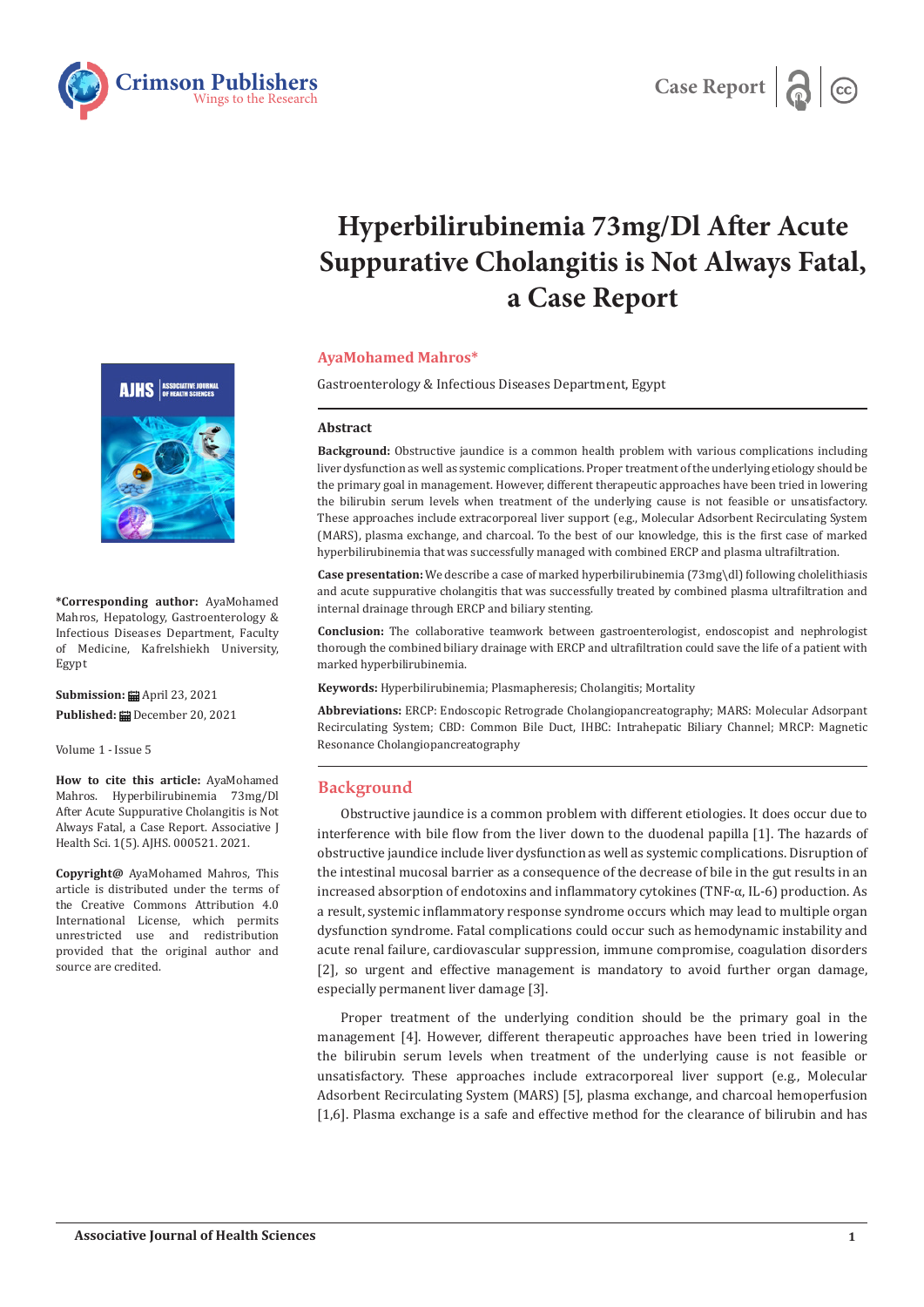been tried in many cases with acceptable success rates [7,8]. Acute suppurative cholangitis, conveys sepsis in the biliary system and is associated with a wide range of morbidity and mortality mainly in the elderly and high-risk populations. The disease clinically is characterized by fever (and chills), jaundice, pain, and even shock [9]. In most of the cases it follows obstructive jaundice of any etiology, although it is one of the documented adverse events of ERCP and seldom occurs without obstruction or interventions [10]. We describe a case of marked hyperbilirubinemia (73mg\dl) following cholelithiasis acute suppurative cholangtitis successfully treated by combined plasma ultrafiltration and internal drainage through ERCP and biliary stenting.

## **Case Presentation**

A 42-year-old heavy smoker male patient known to have liver cirrhosis for four years presented to our outpatient clinic at Kafrelsheikh University Hospital with one month right upper quadrant pain; colicky, radiate to the right shoulder, associated with fever and jaundice. The condition was associated with clay stool and dark urine. On examination, the patient was very toxic, with deep jaundice and splenomegaly but without ascites. Laboratory evaluation revealed: total bilirubin 55mg\dL, direct bilirubin: 39mg\dL, S. creatinine: 3mg\dL. Ultrasound examination revealed Intrahepatic Biliary Channel Dilatation (IHBC), dilated Common

Bile Duct (CBD): 16mm with multiple stones inside. ERCP was done with pus drainage and multiple stone extraction and plastic stent insertion; cholangitis was diagnosed. The patient was discharged on demand against medical advice, refused to stay at hospital and did not receive the prescribed antibiotics. Ten days later, the patient came back with sever right hypochondrial pain, deep jaundice, fever, and toxemia. Total bilirubin was 73mg\dL and direct bilirubin: 60mg\dL. Serum creatinine was 5mg\dl. Abdominal US revealed no IHBC dilatation. MRCP revealed distal CBD stricture and residual stones. Two sessions of plasmapheresis were done as a trial to reduce the markedly elevated bilirubin. As regard plasmapheresis was done by membrane plasmapheresis using a plasma flux filter P1 with about around 2400ml plasma volume exchanged during the session. The hemodialysis machine used for plasmapheresis was Fresenius 4008s hemodialysis machine. Two days after the second session, total bilirubin was:37mg\dL, Direct bilirubin: 29mg\dL. Follow up abdominal ultrasound showed nonfunctioning stent, ERCP was done with removal of the old upward migrated occluded plastic stent (Figure 1) and insertion of a new plastic stent 10F\10cm. The patient was kept on antibiotics and follow up; and 3 days after the second ERCP, total bilirubin dropped to 15mg\dL and 10mg\dL direct bilirubin. Follow up the patient after 1 months revealed a functioning stent with total bilirubin 2mg\dL. Three months later the serum bilirubin was 1.2mg/dl.



## **Discussion**

Our case developed progressive post ERCP cholestasis mostly due to inadequate antibiotic treatment of the underlying cholangitis due to premature discharge of the patient from the hospital without receiving the antibiotics. Renal impairment subsequently developed, and this markedly worsened the general

condition of the patient and threatened his life. The patient was managed with plasma ultrafiltration followed by drop of the total bilirubin. Unfortunately, obstruction of the stent occurred and ERCP was done with stone extraction, extraction of occluded upward migrated stent . Follow up serum bilirubin was done for 3 months till it came to normal. The presented case here had some interesting clinical aspects. First, the patient presented by one